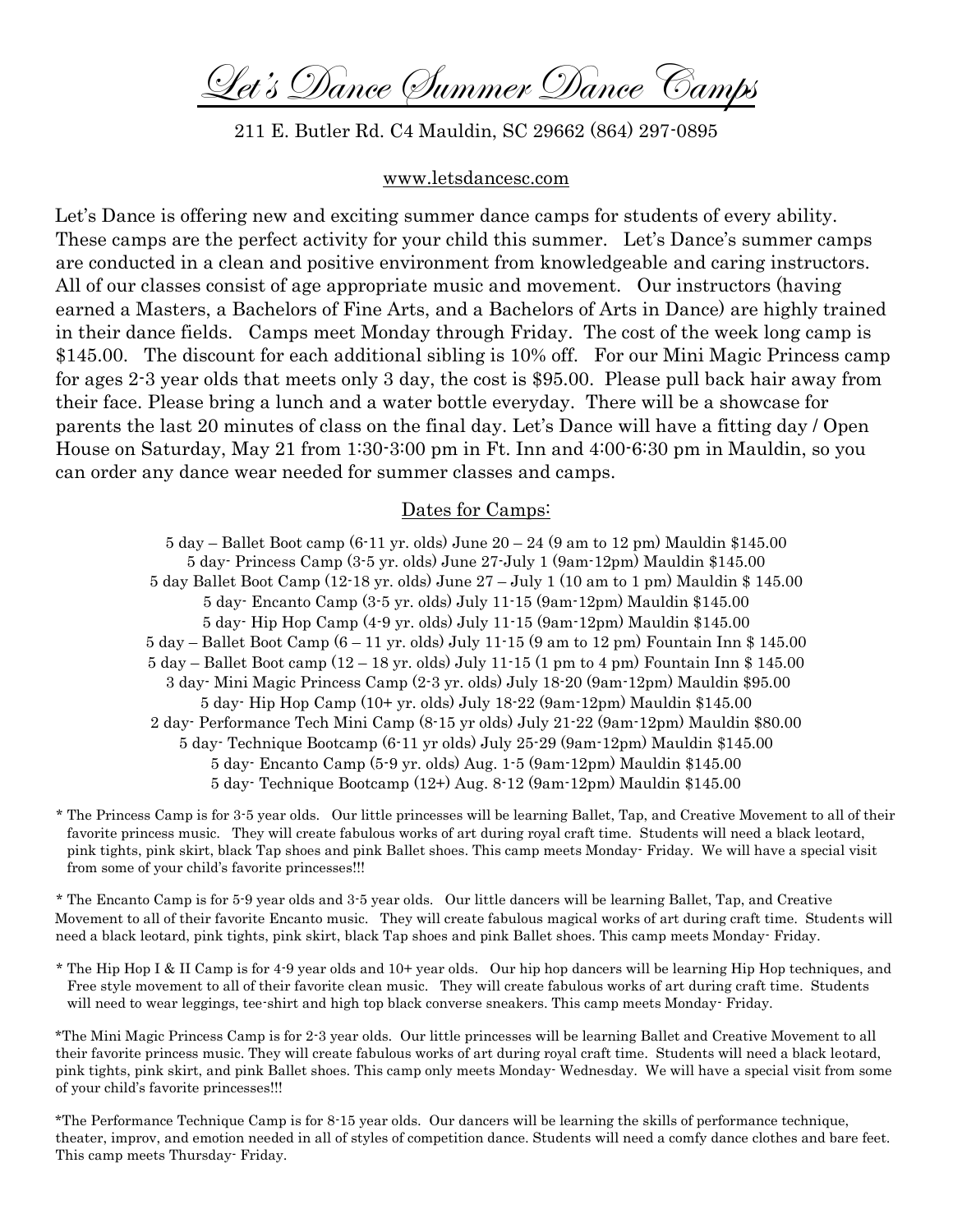\*The Technique Boot Camp is for 6-11 year olds and 12+ yr. olds. Our dancers will be learning Ballet, Tap, Jazz, Contemporary, and Musical Theater technique to all their favorite music. Students will need a black leotard, tan footless or convertible tights, tan Jazz shoes, Tap shoes, and pink Ballet shoes. This camp meets Monday- Friday.

\* Ballet Boot Camp is for 6-11 year olds, and 12 yrs old and up. Our dancers will learn ballet technique, ballet history and vocabulary, ballet stretch and strength exercises, and ballet variations to present to parents on the last day. Required attire is black leotard, pink tights, pink ballet shoes and hair secured in a bun. This camp meets Monday – Friday.

# Registration :

|                                                  | Phone Number: Cell Mom-_________________________Cell Dad- _______________________                                                                                                                                                          |                               |                                                                                                                               |
|--------------------------------------------------|--------------------------------------------------------------------------------------------------------------------------------------------------------------------------------------------------------------------------------------------|-------------------------------|-------------------------------------------------------------------------------------------------------------------------------|
|                                                  |                                                                                                                                                                                                                                            |                               |                                                                                                                               |
| damages which may be sustained by my child(ren). | in dance classes, dance functions, and dance recitals, and do hereby release, forever discharge and hold harmless<br>Syncopated Steps, Inc., d/b/a Let's Dance, its agents, officers, servants and employees, from any injuries, losses or | Let's Dance Liability Waiver: | I, as the parent and legal guardian of my child(ren) who is/are a student(s) at Let's Dance, consent to her/his participation |
|                                                  |                                                                                                                                                                                                                                            |                               |                                                                                                                               |
|                                                  |                                                                                                                                                                                                                                            |                               |                                                                                                                               |
|                                                  |                                                                                                                                                                                                                                            |                               |                                                                                                                               |
|                                                  |                                                                                                                                                                                                                                            |                               |                                                                                                                               |

Zip Code:\_\_\_\_\_\_\_\_\_\_\_\_\_\_\_\_\_\_\_\_\_\_\_\_\_\_\_\_\_\_\_\_\_\_ CVV Code #:\_\_\_\_\_\_\_\_\_\_\_\_

| Check Amount \$: |
|------------------|
|------------------|

or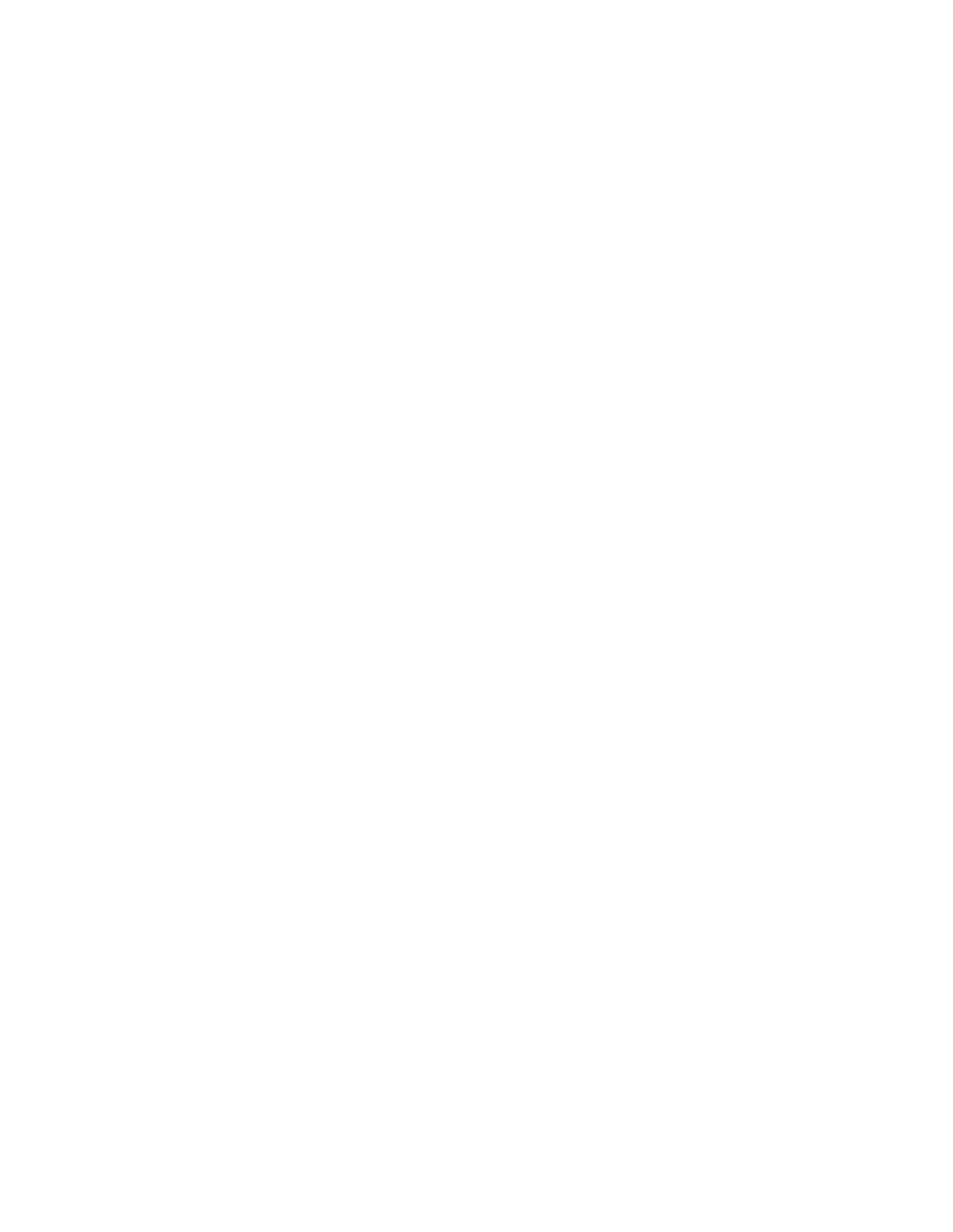Let's Dance Summer Dance Camps

211 E. Butler Rd. C4 Mauldin, SC 29662 (864) 297-0895 [www.letsdancesc.com](http://www.letsdancesc.com/)

Let's Dance is offering new and exciting summer dance camps for students of every ability. These Hip Hop camps are the perfect activity for your child this summer. Let's Dance's summer camps are conducted in a clean and positive environment from knowledgeable and caring instructors. All of our classes consist of age appropriate music and movement. Our Instructors are highly trained in their dance fields. Camps meet Monday through Friday. The cost of the week-long camp is \$130.00. The discount for each additional sibling is 10% off. Please pull back hair away from their face. Please bring a lunch and a water bottle every day. There will be a showcase for parents the last 20 minutes of class on the final Friday. Let's Dance will have a fitting day on Sunday, May 26 from 3:00-5:00 pm in Mauldin, so you can order any dance wear needed for summer classes and camps.

## Hip Hop/ Art Camps:

Hip Hop Camp (3-5 yr. olds) June 17-21 (9am-12pm) Mauldin Hip Hop Camp (10-14 yr. olds) July 8-12 (9am-12pm) Mauldin Hip Hop Camp (6-9 yr. olds) July 22-26 (9am-12pm) Mauldin

\* Hip Hop Camps are for ages 3 and up (See list of ages above). Our Hip Hoppers will be learning Hip Hop technique, history, and choreography. They will dance to of their favorite funky "clean" music. They will create unbelievable works of art to keep in them in the Hip Hop frame of mind. Students will need to wear loose comfortable clothes and tennis shoes.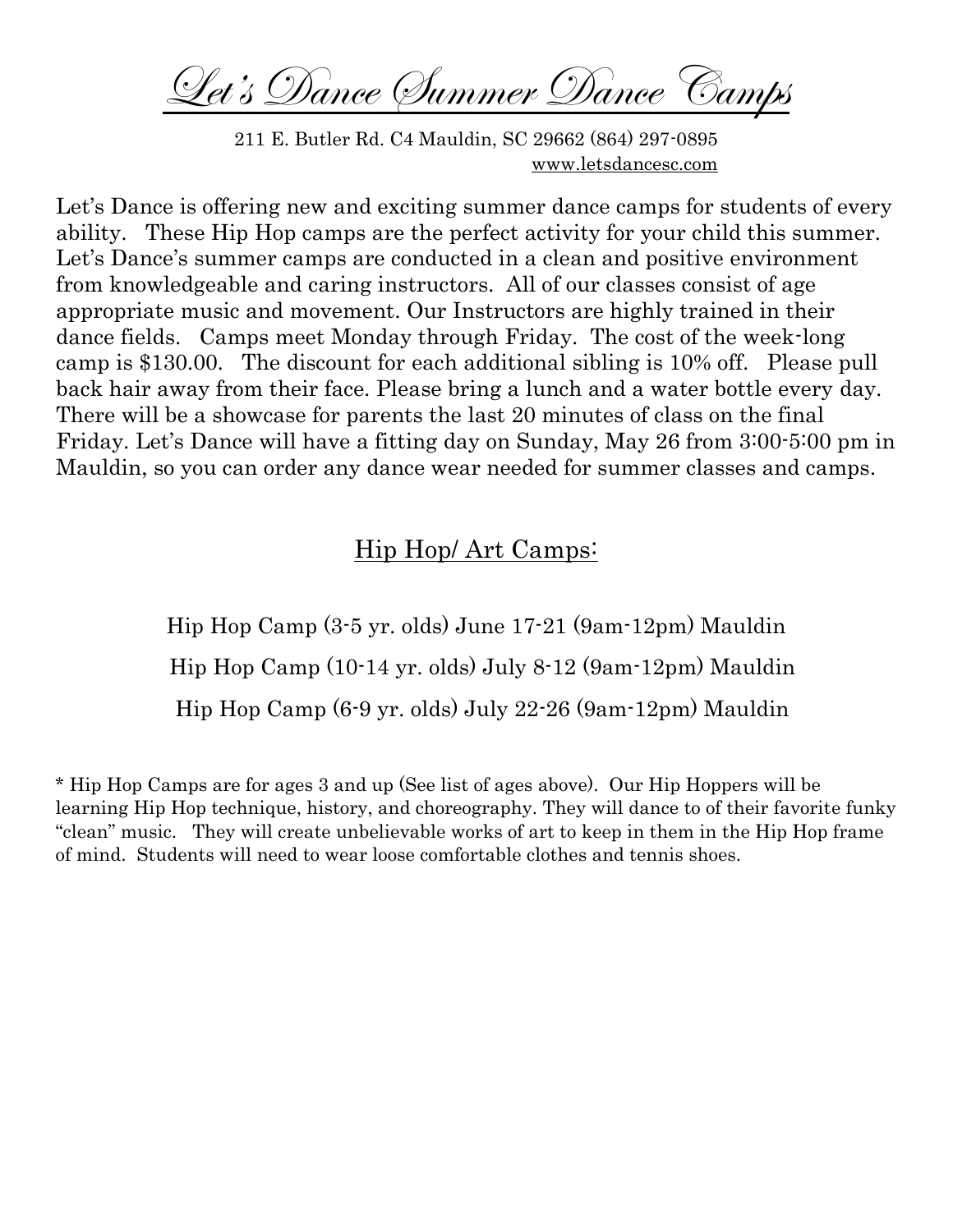## Student Registration:

# Let's Dance Liability Waiver:

I, as the parent and legal guardian of my child(ren) who is/are a student(s) at Let's Dance, consent to her/his participation in dance classes, dance functions, and dance recitals, and do hereby release, forever discharge and hold harmless Syncopated Steps, Inc., d/b/a Let's Dance, its agents, officers, servants and employees, from any injuries, losses or damages which may be sustained by my child(ren).

Parent's Name (Printed):\_\_\_\_\_\_\_\_\_\_\_\_\_\_\_\_\_\_\_\_\_\_\_\_\_\_\_\_\_\_\_\_\_\_\_\_\_\_\_\_\_\_\_\_\_\_\_\_\_\_\_\_\_\_\_\_\_\_

Parent's Signature:\_\_\_\_\_\_\_\_\_\_\_\_\_\_\_\_\_\_\_\_\_\_\_\_\_\_\_\_\_\_\_\_\_\_\_\_\_\_\_\_\_\_\_\_\_\_\_\_\_\_\_\_\_\_\_\_\_\_\_\_\_\_\_